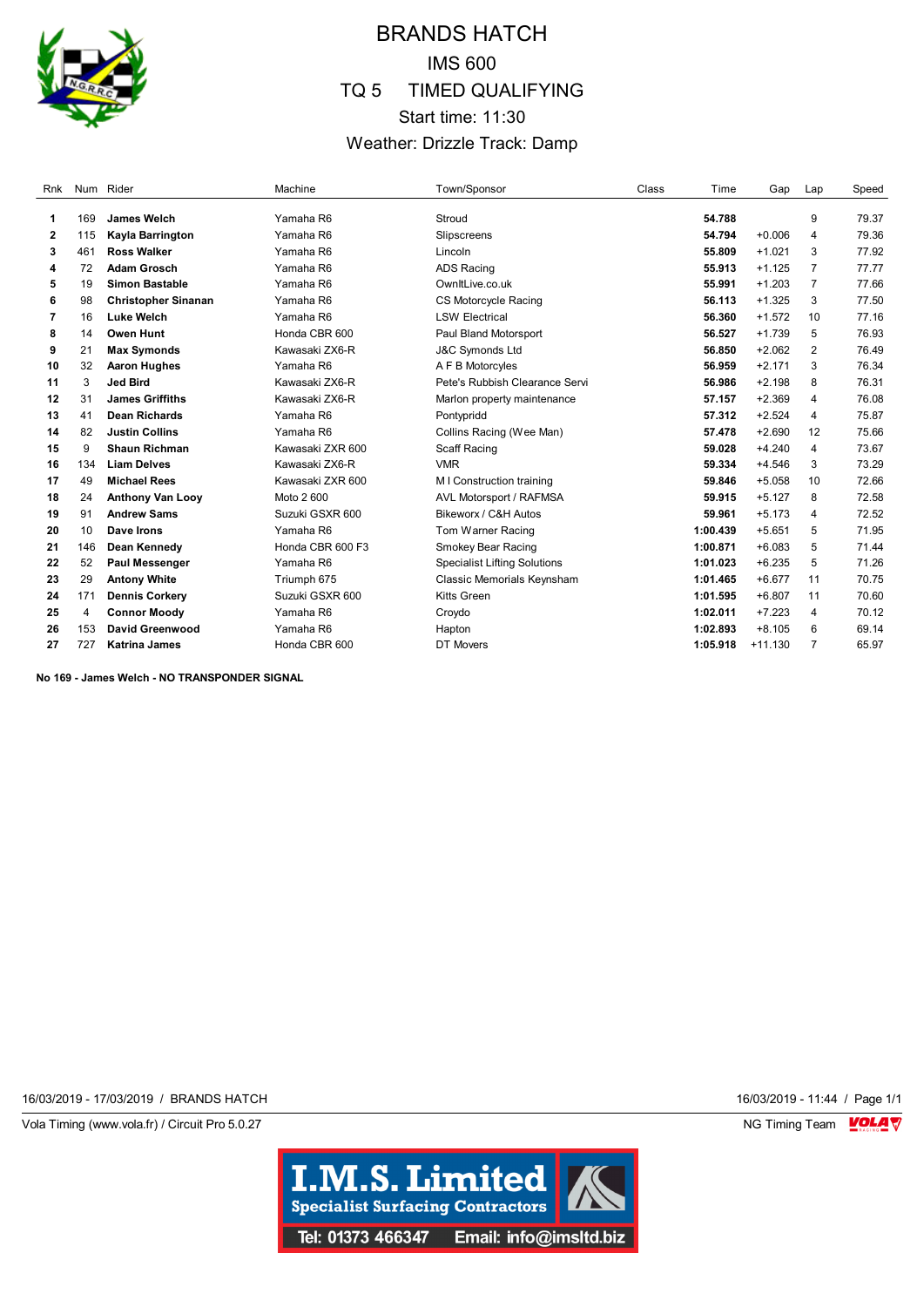

Lap Time

| Aaron Hughes |              |  |
|--------------|--------------|--|
|              | <b>START</b> |  |
|              |              |  |
| 2            | 56.959       |  |
| κ            | 1:01.178     |  |

| Adam Grosch |              |  |
|-------------|--------------|--|
|             | <b>START</b> |  |
| 1           |              |  |
| 2           | 56.173       |  |
| 3           | 1:00.130     |  |
| 4           | 56.972       |  |
| 5           | 56.113       |  |
| 6           | 57.108       |  |
|             | 55.913       |  |

| Andrew Sams |              |  |
|-------------|--------------|--|
|             | <b>START</b> |  |
| 1           |              |  |
| 2           | 59.993       |  |
| 3           | 59.961       |  |
|             | 1:01.135     |  |

| Anthony Van Looy |              |  |
|------------------|--------------|--|
|                  | <b>START</b> |  |
| 1                |              |  |
| 2                | 1:06.570     |  |
| 3                | 1:03.739     |  |
| 4                | 1:03.129     |  |
| 5                | 1:01.708     |  |
| 6                | 1:00.036     |  |
| 7                | 59.915       |  |
| 8                | 1.00195      |  |
|                  |              |  |

|   | Antony White |
|---|--------------|
|   | <b>START</b> |
| 1 |              |
| 2 | 1:08.546     |
| 3 | 1:05.755     |

# BRANDS HATCH IMS 600 TQ 5 TIMED QUALIFYING

LAP TIMES

| Lap | Time     |
|-----|----------|
|     |          |
| 4   | 1:06 650 |
| 5   | 1:05.490 |
| 6   | 1:03.332 |
| 7   | 1:02.564 |
| 8   | 1:03.155 |
| 9   | 1:01.652 |
| 10  | 1:01 838 |
| 11  | 1:01.465 |

| <b>Christopher Sinanan</b> |              |  |
|----------------------------|--------------|--|
|                            | <b>START</b> |  |
|                            |              |  |
| 2                          | 57.295       |  |
| ঽ                          | 56.113       |  |

| <b>Connor Moody</b> |              |  |
|---------------------|--------------|--|
|                     | <b>START</b> |  |
| 1                   |              |  |
| 2                   | 1:02.011     |  |
| 3                   | 1:02.091     |  |
|                     | 3:48.731     |  |

| Dave Irons |          |  |
|------------|----------|--|
| START      |          |  |
| 1          |          |  |
| 2          | 1:00.439 |  |
| 3          | 3:43.621 |  |
| 4          | 1:03.771 |  |
| 5          | 1:04 787 |  |
|            |          |  |

| David Cleave |
|--------------|
| <b>START</b> |
|              |
|              |
|              |

| David Greenwood |              |  |
|-----------------|--------------|--|
|                 | <b>START</b> |  |
|                 |              |  |
| 2               | 1:07.268     |  |

| Lap | Time     |
|-----|----------|
| 3   | 1:04.041 |
| 4   | 1:03.303 |
| 5   | 1:02.893 |
| ี   | 1:04.693 |

| Dean Kennedy |          |
|--------------|----------|
|              | START    |
| 1            |          |
| 2            | 1:09.109 |
| 3            | 1:05.348 |
| 4            | 1:02.956 |
| 5            | 1:00.871 |
|              |          |

| Dean Richards |              |
|---------------|--------------|
|               | <b>START</b> |
| 1             |              |
| 2             | 57.715       |
| 3             | 59.909       |
| 4             | 57.312       |
|               |              |

| <u> Dennis Corkery</u> |              |  |
|------------------------|--------------|--|
|                        | <b>START</b> |  |
| 1                      |              |  |
| 2                      | 1:11.052     |  |
| 3                      | 1:06.111     |  |
| 4                      | 1:05.467     |  |
| 5                      | 1:03.743     |  |
| 6                      | $1.04$ 172   |  |
| 7                      | 1:04 858     |  |
| 8                      | 1:04 143     |  |
| 9                      | 1:02.362     |  |
| 10                     | 1:03.135     |  |
| 11                     | 1:01.595     |  |
|                        |              |  |

| James Griffiths |
|-----------------|
| <b>START</b>    |
|                 |
| 57.157          |
| 1:00.949        |
| 59.710          |
|                 |

16/03/2019 - 17/03/2019 / BRANDS HATCH 16/03/2019 - 11:46 / Page 1/2

Vola Timing (www.vola.fr) / Circuit Pro 5.0.27 NG Timing Team VOLA V

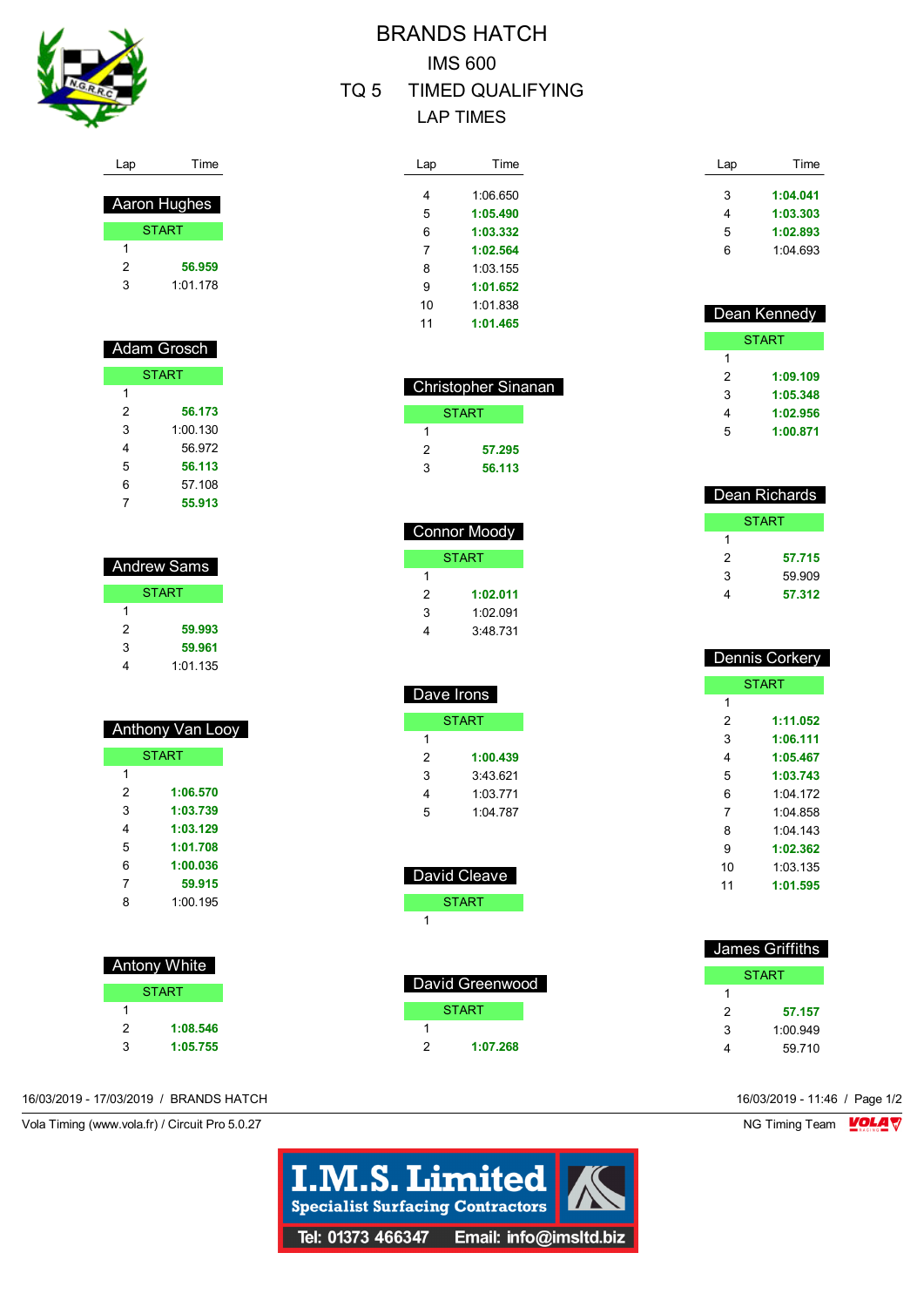#### BRANDS HATCH IMS 600 TQ 5 TIMED QUALIFYING LAP TIMES

| Lap | Гіmе         |
|-----|--------------|
|     | James Welch  |
|     | <b>START</b> |
| 1   |              |
| 2   | 56.577       |
| 3   | 55.865       |
| 4   | 1:51 146     |
| 5   | 55.540       |
| 6   | 55 717       |
| 7   | 55.622       |
| 8   | 54.920       |
| 9   | 54.788       |

## Jed Bird

| <b>START</b> |         |
|--------------|---------|
| 1            |         |
| 2            | 56.986  |
| 3            | 1.01411 |
| 4            | 57.851  |
| 5            | 57499   |
| 6            | 57.913  |
| 7            | 58.018  |
| 8            | 56.990  |

| Justin Collins |
|----------------|
|                |
|                |

|    | <b>START</b> |
|----|--------------|
| 1  |              |
| 2  | 1:00.675     |
| 3  | 59.407       |
| 4  | 58.357       |
| 5  | 1:01.191     |
| 6  | 58.281       |
| 7  | 58.911       |
| 8  | 1.01697      |
| 9  | 57.862       |
| 10 | 58.242       |
| 11 | 58.916       |
| 12 | 57.478       |

| <b>Katrina James</b> |              |
|----------------------|--------------|
|                      | <b>START</b> |
| 1                    |              |
| 2                    | 1:14.905     |
| 3                    | 1:10.919     |
| 4                    | 1:09.424     |
| 5                    | 1:06.229     |
| հ                    | 1:06 776     |
| 7                    | 1:05.918     |

| Kayla Barrington |  |
|------------------|--|
| START            |  |

Lap Time **54.794** 2:12.182 59.717

| <u>Lia</u> m Delves |  |  |
|---------------------|--|--|
| <b>START</b>        |  |  |
|                     |  |  |
| 59.449              |  |  |
| 59.334              |  |  |
|                     |  |  |

| Luke Welch |              |
|------------|--------------|
|            | <b>START</b> |
| 1          |              |
| 2          | 59.544       |
| 3          | 57.811       |
| 4          | 56.360       |
| 5          | 57.123       |
| 6          | 57.246       |
| 7          | 58.108       |
| 8          | 57 428       |
| 9          | 56.926       |
| 10         | 56.947       |

|   | Max Symonds |
|---|-------------|
|   | START       |
|   |             |
| 2 | 56.850      |
|   |             |

|    | <b>Michael Rees</b> |
|----|---------------------|
|    | <b>START</b>        |
| 1  |                     |
| 2  | 1:05.147            |
| 3  | 59.846              |
| 4  | 1:02 003            |
| 5  | 1:01 039            |
| 6  | 1011470             |
| 7  | 1:02.303            |
| 8  | 1:01.392            |
| 9  | 1 01 219            |
| 10 | 1:00 056            |

| Owen Hunt |        |
|-----------|--------|
|           | START  |
| 1         |        |
| 2         | 56.931 |
| 3         | 58.656 |
| 4         | 56.882 |
| 5         | 56.527 |

| Lap | Time           |
|-----|----------------|
|     | Paul Messenger |
|     | <b>START</b>   |
| 1   |                |
| 2   | 1:04.617       |
| 3   | 1:01.894       |
| 4   | 1:01.023       |
| 5   | 1:01 257       |
|     |                |

|   | Ross Walker |
|---|-------------|
|   | START       |
|   |             |
| 2 | 55.809      |
| 3 | 1:00.205    |

|   | Shaun Richman |
|---|---------------|
|   | START         |
| 1 |               |
| 2 | 1:01.851      |
| 3 | 3.39076       |
| 4 | 59.028        |
|   |               |

|   | <b>Simon Bastable</b> |
|---|-----------------------|
|   | <b>START</b>          |
| 1 |                       |
| 2 | 56.235                |
| 3 | 1:00 060              |
| 4 | 57 577                |
| 5 | 56 551                |
| 6 | 1:00.265              |
| 7 | 55.991                |
|   |                       |

16/03/2019 - 17/03/2019 / BRANDS HATCH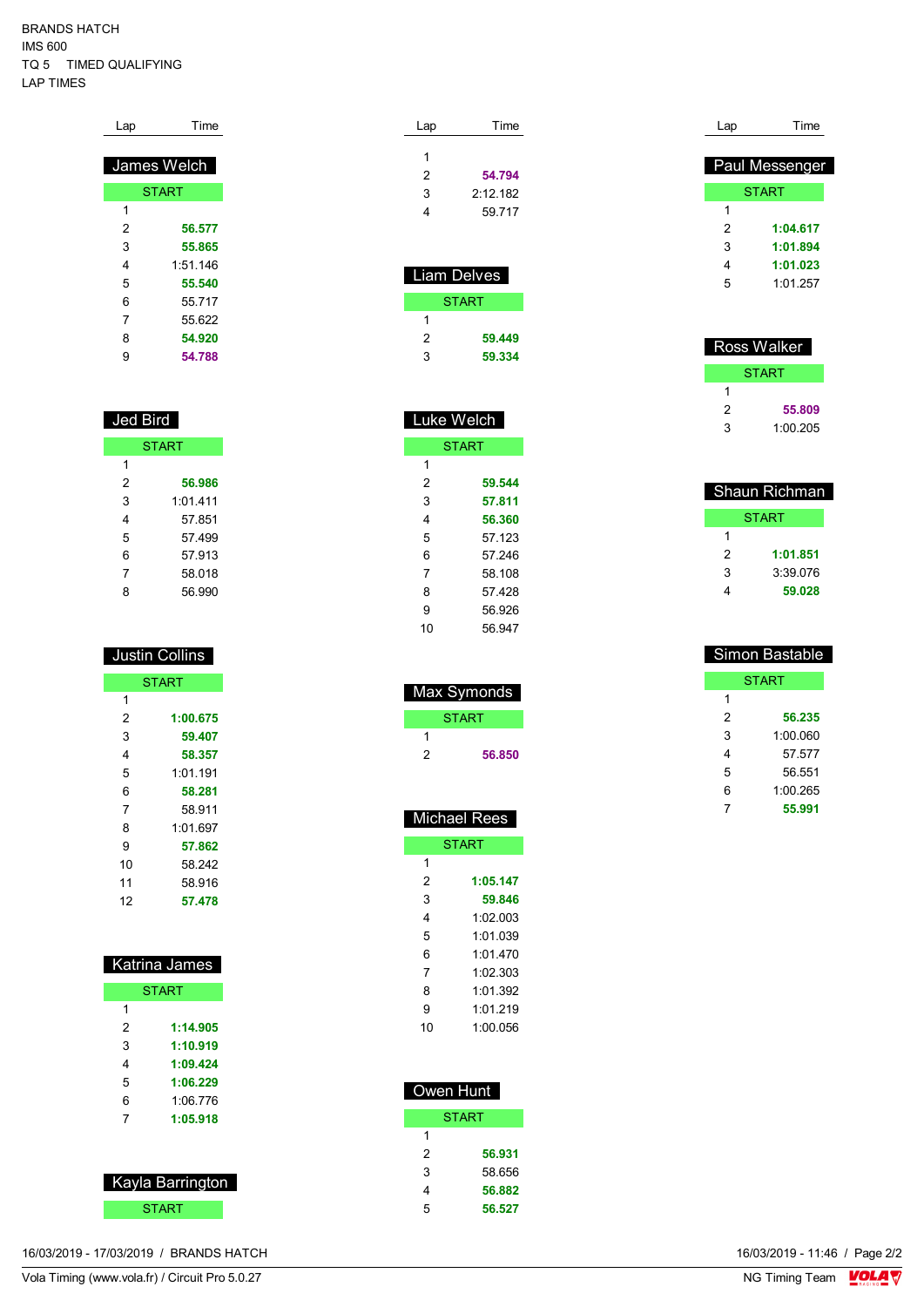

11 Laps = 13.288 Km



16/03/2019 - 17/03/2019 / BRANDS HATCH 16/03/2019 - 11:47 / Page 1/1

Vola Timing (www.vola.fr) / Circuit Pro 5.0.27 NG Timing Team NG Timing Team NG Timing Team NG Timing Team NG

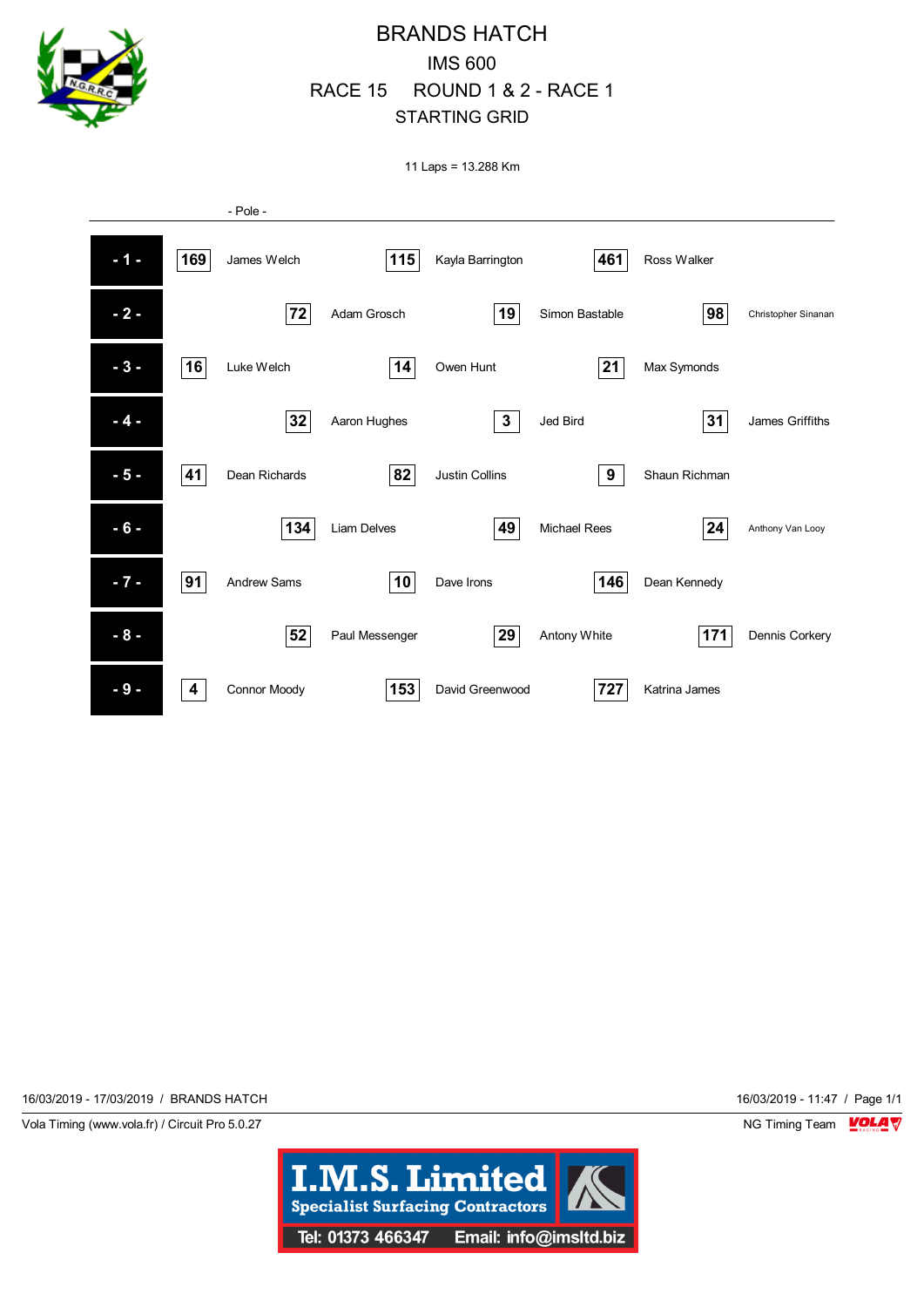

## BRANDS HATCH IMS 600 RACE 15 ROUND 1 & 2 - RACE 1 Start time: 15:04 Distance: 13.288 miles Weather: Drizzle Track: Damp

| Rnk          |     | Num Rider                          | Machine          | Class | Town/Sponsor                        | Laps | Time     | Gap       | Speed | B.Lap    | Average |
|--------------|-----|------------------------------------|------------------|-------|-------------------------------------|------|----------|-----------|-------|----------|---------|
|              |     |                                    |                  |       |                                     |      |          |           |       |          |         |
| 1.           | 169 | James Welch                        | Yamaha R6        |       | Stroud                              | 8    | 7:21.113 |           | 80.78 | 53.832   | 78.86   |
| $\mathbf{2}$ | 461 | <b>Ross Walker</b>                 | Yamaha R6        |       | Lincoln                             | 8    | 7:23.846 | $+2.733$  | 80.53 | 54.000   | 78.38   |
| 3            | 16  | <b>Luke Welch</b>                  | Yamaha R6        |       | <b>LSW Electrical</b>               | 8    | 7:39.711 | $+18.598$ | 78.79 | 55.188   | 75.67   |
| 4            | 49  | <b>Michael Rees</b>                | Kawasaki ZXR 600 |       | M I Construction training           | 8    | 7:41.300 | $+20.187$ | 78.36 | 55.492   | 75.41   |
| 5            | 32  | <b>Aaron Hughes</b>                | Yamaha R6        |       | A F B Motorcyles                    | 8    | 7:41.717 | $+20.604$ | 78.11 | 55.675   | 75.35   |
| 6            | 41  | <b>Dean Richards</b>               | Yamaha R6        |       | Pontypridd                          | 8    | 7:42.467 | $+21.354$ | 77.85 | 55.859   | 75.22   |
| 7            | 98  | <b>Christopher Sinanan</b>         | Yamaha R6        |       | <b>CS Motorcycle Racing</b>         | 8    | 7:50.931 | $+29.818$ | 75.82 | 57.352   | 73.87   |
| 8            | 82  | <b>Justin Collins</b>              | Yamaha R6        |       | Collins Racing (Wee Man)            | 8    | 7:51.790 | $+30.677$ | 75.35 | 57.709   | 73.74   |
| 9            | g   | <b>Shaun Richman</b>               | Kawasaki ZXR 600 |       | Scaff Racing                        | 8    | 7:54.944 | $+33.831$ | 77.91 | 55.817   | 73.25   |
| 10           | 21  | <b>Max Symonds</b>                 | Kawasaki ZX6-R   |       | <b>J&amp;C Symonds Ltd</b>          | 8    | 7:55.820 | $+34.707$ | 78.06 | 55.710   | 73.11   |
| 11           | 134 | <b>Liam Delves</b>                 | Kawasaki ZX6-R   |       | <b>VMR</b>                          | 8    | 8:00.346 | $+39.233$ | 77.03 | 56.453   | 72.42   |
| 12           | 52  | <b>Paul Messenger</b>              | Yamaha R6        |       | <b>Specialist Lifting Solutions</b> | 8    | 8:00.704 | $+39.591$ | 75.96 | 57.245   | 72.37   |
| 13           | 115 | Kayla Barrington                   | Yamaha R6        |       | Slipscreens                         | 8    | 8:00.924 | $+39.811$ | 77.47 | 56.132   | 72.34   |
| 14           | 10  | Dave Irons                         | Yamaha R6        |       | Tom Warner Racing                   | 8    | 8:03.079 | $+41.966$ | 75.53 | 57.573   | 72.01   |
| 15           | 14  | <b>Owen Hunt</b>                   | Honda CBR 600    |       | Paul Bland Motorsport               | 8    | 8:03.200 | $+42.087$ | 76.96 | 56.507   | 72.00   |
| 16           | 24  | <b>Anthony Van Looy</b>            | Moto 2 600       |       | AVL Motorsport / RAFMSA             | 8    | 8:10.781 | +49.668   | 74.50 | 58.372   | 70.88   |
| 17           | 153 | David Greenwood                    | Yamaha R6        |       | Hapton                              | 7    | 7:21.371 | $+1$ Lap  | 72.67 | 59.840   | 68.97   |
| 18           | 171 | <b>Dennis Corkery</b>              | Suzuki GSXR 600  |       | Kitts Green                         |      | 7:35.355 | $+1$ Lap  | 72.63 | 59.874   | 66.85   |
| 19           | 4   | <b>Connor Moody</b>                | Yamaha R6        |       | Croydo                              |      | 7:35.509 | $+1$ Lap  | 69.45 | 1:02.612 | 66.82   |
| 20           | 91  | <b>Andrew Sams</b>                 | Suzuki GSXR 600  |       | Bikeworx / C&H Autos                |      | 7:36.722 | $+1$ Lap  | 69.58 | 1:02.497 | 66.65   |
|              |     | Best lap: 169 James Welch - 53.832 |                  |       |                                     |      |          |           |       |          |         |

DNFs

| 29  | <b>Antony White</b> | Triumph 675      | Classic Memorials Kevnsham | $+8$ Laps | 75.48 | 57.608         |
|-----|---------------------|------------------|----------------------------|-----------|-------|----------------|
| 72  | Adam Grosch         | Yamaha R6        | ADS Racing                 | +8 Laps   |       |                |
| 146 | Dean Kennedv        | Honda CBR 600 F3 | Smokey Bear Racing         | $+8$ Laps | 74.62 | 58.274         |
| 727 | Katrina James       | Honda CBR 600    | DT Movers                  | $+8$ Laps |       | 65.10 1:06.798 |

**92.5% of WINNER'S AVERAGE RACE SPEED - 72.95 mph**

**No 29 - Antony White - NO TRANSPONDER SIGNAL**

**REDUCED RACE DISTANCE - RED FLAG**

**No 115 - Kayla Barrington and 153 - David Greenwood fell off after red flag**

16/03/2019 - 17/03/2019 / BRANDS HATCH 16/03/2019 - 15:28 / Page 1/1

Vola Timing (www.vola.fr) / Circuit Pro 5.0.27 **NG Timing Team Monet Constructs** NG Timing Team Monet Constructs

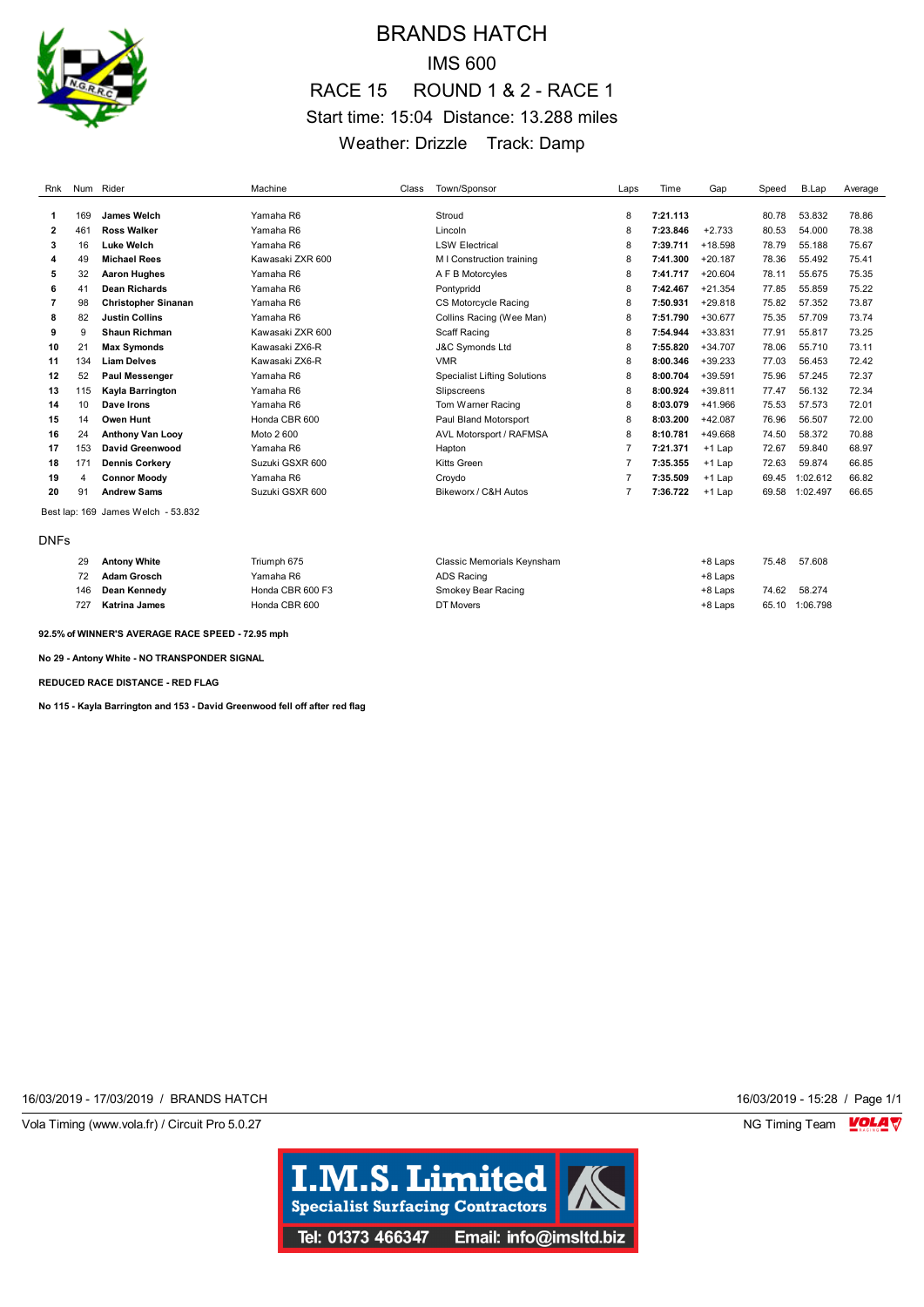

| <b>BRANDS HATCH</b>          |  |
|------------------------------|--|
| <b>IMS 600</b>               |  |
| RACE 15 ROUND 1 & 2 - RACE 1 |  |
| I AP TIMFS                   |  |

| 8<br>1:00.484<br>Aaron Hughes<br><b>RED FLAG</b><br><b>START</b><br>Antony White<br>57.188<br><b>START</b><br>56.378<br>1<br>55.837<br>2<br>56.038<br>1:04.018<br>3<br>56.241<br>1:00.964<br>4<br>56.019<br>59.102<br>5<br>57.986<br>55.675<br><b>RED FLAG</b><br>6<br>58.168<br>7<br>57.608<br><b>RED FLAG</b><br>Adam Grosch<br>Christopher Sinanan<br><b>START</b><br><b>RED FLAG</b><br><b>START</b><br>1<br>2<br>58.308<br>3<br>58.474<br><b>Andrew Sams</b><br>4<br>57.352<br>5<br>57.421<br><b>START</b><br>6<br>57.770<br>7<br>58.794<br>1:06.688<br>8<br>58.800<br>1:03.840<br><b>RED FLAG</b><br>1:02.576<br>1:02.993<br>1:03.043<br><b>Connor Moody</b><br>1:02.497<br><b>RED FLAG</b><br><b>START</b><br>1 |
|------------------------------------------------------------------------------------------------------------------------------------------------------------------------------------------------------------------------------------------------------------------------------------------------------------------------------------------------------------------------------------------------------------------------------------------------------------------------------------------------------------------------------------------------------------------------------------------------------------------------------------------------------------------------------------------------------------------------|
|                                                                                                                                                                                                                                                                                                                                                                                                                                                                                                                                                                                                                                                                                                                        |
|                                                                                                                                                                                                                                                                                                                                                                                                                                                                                                                                                                                                                                                                                                                        |
|                                                                                                                                                                                                                                                                                                                                                                                                                                                                                                                                                                                                                                                                                                                        |
|                                                                                                                                                                                                                                                                                                                                                                                                                                                                                                                                                                                                                                                                                                                        |
|                                                                                                                                                                                                                                                                                                                                                                                                                                                                                                                                                                                                                                                                                                                        |
|                                                                                                                                                                                                                                                                                                                                                                                                                                                                                                                                                                                                                                                                                                                        |
|                                                                                                                                                                                                                                                                                                                                                                                                                                                                                                                                                                                                                                                                                                                        |
|                                                                                                                                                                                                                                                                                                                                                                                                                                                                                                                                                                                                                                                                                                                        |
|                                                                                                                                                                                                                                                                                                                                                                                                                                                                                                                                                                                                                                                                                                                        |
|                                                                                                                                                                                                                                                                                                                                                                                                                                                                                                                                                                                                                                                                                                                        |
|                                                                                                                                                                                                                                                                                                                                                                                                                                                                                                                                                                                                                                                                                                                        |
|                                                                                                                                                                                                                                                                                                                                                                                                                                                                                                                                                                                                                                                                                                                        |
|                                                                                                                                                                                                                                                                                                                                                                                                                                                                                                                                                                                                                                                                                                                        |
|                                                                                                                                                                                                                                                                                                                                                                                                                                                                                                                                                                                                                                                                                                                        |
|                                                                                                                                                                                                                                                                                                                                                                                                                                                                                                                                                                                                                                                                                                                        |
|                                                                                                                                                                                                                                                                                                                                                                                                                                                                                                                                                                                                                                                                                                                        |
|                                                                                                                                                                                                                                                                                                                                                                                                                                                                                                                                                                                                                                                                                                                        |
|                                                                                                                                                                                                                                                                                                                                                                                                                                                                                                                                                                                                                                                                                                                        |
|                                                                                                                                                                                                                                                                                                                                                                                                                                                                                                                                                                                                                                                                                                                        |
|                                                                                                                                                                                                                                                                                                                                                                                                                                                                                                                                                                                                                                                                                                                        |
|                                                                                                                                                                                                                                                                                                                                                                                                                                                                                                                                                                                                                                                                                                                        |
|                                                                                                                                                                                                                                                                                                                                                                                                                                                                                                                                                                                                                                                                                                                        |
|                                                                                                                                                                                                                                                                                                                                                                                                                                                                                                                                                                                                                                                                                                                        |
|                                                                                                                                                                                                                                                                                                                                                                                                                                                                                                                                                                                                                                                                                                                        |
|                                                                                                                                                                                                                                                                                                                                                                                                                                                                                                                                                                                                                                                                                                                        |
|                                                                                                                                                                                                                                                                                                                                                                                                                                                                                                                                                                                                                                                                                                                        |
|                                                                                                                                                                                                                                                                                                                                                                                                                                                                                                                                                                                                                                                                                                                        |
|                                                                                                                                                                                                                                                                                                                                                                                                                                                                                                                                                                                                                                                                                                                        |
|                                                                                                                                                                                                                                                                                                                                                                                                                                                                                                                                                                                                                                                                                                                        |
|                                                                                                                                                                                                                                                                                                                                                                                                                                                                                                                                                                                                                                                                                                                        |
|                                                                                                                                                                                                                                                                                                                                                                                                                                                                                                                                                                                                                                                                                                                        |
|                                                                                                                                                                                                                                                                                                                                                                                                                                                                                                                                                                                                                                                                                                                        |
|                                                                                                                                                                                                                                                                                                                                                                                                                                                                                                                                                                                                                                                                                                                        |
| $\overline{2}$<br>1:04.526<br>Anthony Van Looy                                                                                                                                                                                                                                                                                                                                                                                                                                                                                                                                                                                                                                                                         |
| 3<br>1:03.882                                                                                                                                                                                                                                                                                                                                                                                                                                                                                                                                                                                                                                                                                                          |
| 4<br>1:02.612<br><b>START</b>                                                                                                                                                                                                                                                                                                                                                                                                                                                                                                                                                                                                                                                                                          |
| 5<br>1:03.669<br>6<br>1:03.372                                                                                                                                                                                                                                                                                                                                                                                                                                                                                                                                                                                                                                                                                         |
| 1:01.569<br>7<br>1:03.511                                                                                                                                                                                                                                                                                                                                                                                                                                                                                                                                                                                                                                                                                              |
|                                                                                                                                                                                                                                                                                                                                                                                                                                                                                                                                                                                                                                                                                                                        |
|                                                                                                                                                                                                                                                                                                                                                                                                                                                                                                                                                                                                                                                                                                                        |
| 1:01.408<br><b>RED FLAG</b><br>59.428                                                                                                                                                                                                                                                                                                                                                                                                                                                                                                                                                                                                                                                                                  |
| 58.709                                                                                                                                                                                                                                                                                                                                                                                                                                                                                                                                                                                                                                                                                                                 |
| 59.179<br>Dave Irons                                                                                                                                                                                                                                                                                                                                                                                                                                                                                                                                                                                                                                                                                                   |

| Lap | Time            |  |  |  |  |  |  |
|-----|-----------------|--|--|--|--|--|--|
|     | <b>START</b>    |  |  |  |  |  |  |
| 1   |                 |  |  |  |  |  |  |
| 2   | 1:00.530        |  |  |  |  |  |  |
| 3   | 1:00.737        |  |  |  |  |  |  |
| 4   | 59.393          |  |  |  |  |  |  |
| 5   | 58.087          |  |  |  |  |  |  |
| 6   | 58 911          |  |  |  |  |  |  |
| 7   | 57.573          |  |  |  |  |  |  |
| 8   | 58.948          |  |  |  |  |  |  |
|     | <b>RED FLAG</b> |  |  |  |  |  |  |

### David Greenwood

| <b>START</b> |                 |  |  |  |  |  |  |  |  |
|--------------|-----------------|--|--|--|--|--|--|--|--|
| 1            |                 |  |  |  |  |  |  |  |  |
| 2            | 1:04.730        |  |  |  |  |  |  |  |  |
| 3            | 1:02.148        |  |  |  |  |  |  |  |  |
| 4            | 1:00.501        |  |  |  |  |  |  |  |  |
| 5            | 1:00.018        |  |  |  |  |  |  |  |  |
| 6            | 1:00.187        |  |  |  |  |  |  |  |  |
| 7            | 59.840          |  |  |  |  |  |  |  |  |
|              | <b>RED FLAG</b> |  |  |  |  |  |  |  |  |

#### Dean Kennedy

|   | <b>START</b> |
|---|--------------|
| 1 |              |
| 2 | 1:01.851     |
| 3 | 1:00.839     |
| 4 | 58.803       |
| 5 | 59422        |
| 6 | 59 251       |
| 7 | 58.274       |
|   | RFD FI AG    |
|   |              |

### Dean Richards

|   | <b>START</b> |
|---|--------------|
| 1 |              |
| 2 | 58.283       |
| 3 | 58.168       |
|   | 56.465       |

16/03/2019 - 17/03/2019 / BRANDS HATCH 16/03/2019 - 15:16 / Page 1/3

Vola Timing (www.vola.fr) / Circuit Pro 5.0.27 NG Timing Team NG Timing Team NG Timing Team NG Timing Team NG

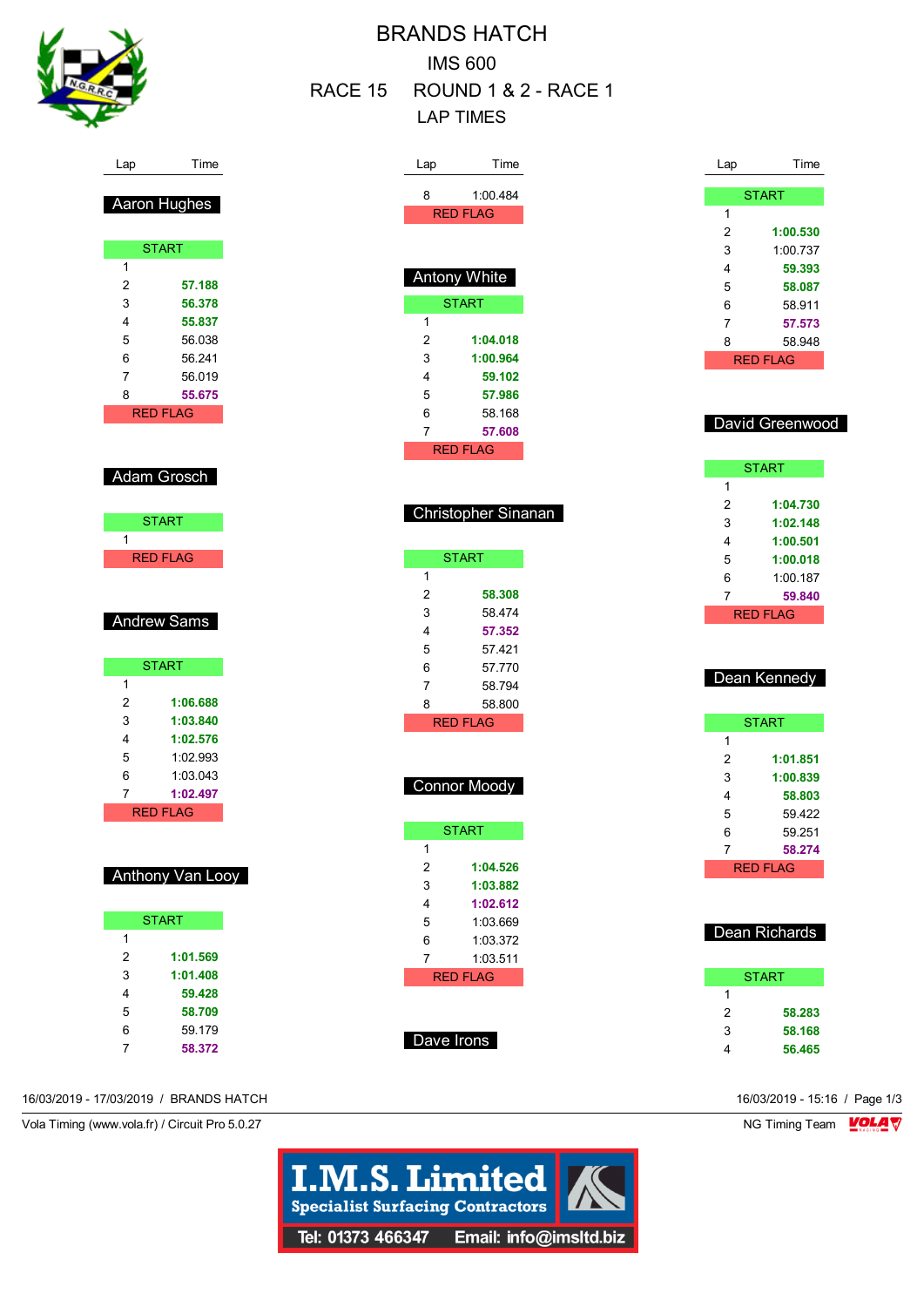#### BRANDS HATCH IMS 600 RACE 15 ROUND 1 & 2 - RACE 1 LAP TIMES

| Lap | Time                  |  | Lap            | Time                 |
|-----|-----------------------|--|----------------|----------------------|
| 5   |                       |  |                |                      |
| 6   | 56.478                |  | 6              | 57.787               |
|     | 56.329                |  | 7              | 57.944               |
|     | 56.606                |  | 8              | 58.267               |
|     | 55.859                |  |                | <b>RED FLAG</b>      |
|     | <b>RED FLAG</b>       |  |                |                      |
|     |                       |  |                | <b>Katrina James</b> |
|     | <b>Dennis Corkery</b> |  |                |                      |
|     |                       |  |                | <b>START</b>         |
|     | <b>START</b>          |  | 1              |                      |
|     |                       |  | $\overline{2}$ | 1:07.823             |
|     | 1:06.459              |  | 3              | 1:06.798             |
|     | 1:05.723              |  | 4              | 1:06.940             |
|     | 1:02.163              |  | 5              | 1:08.452             |
|     | 1:01.848              |  |                | <b>RED FLAG</b>      |
|     | 59.874                |  |                |                      |
|     | 1:01.302              |  |                |                      |
|     | <b>RED FLAG</b>       |  |                | Kayla Barrington     |
|     |                       |  |                |                      |
|     |                       |  |                | <b>START</b>         |
|     | James Griffiths       |  | 1              |                      |
|     |                       |  | $\overline{2}$ | 1:02.958             |
|     | <b>START</b>          |  | 3              | 1:00.911             |
|     | <b>RED FLAG</b>       |  | 4              | 57.080               |
|     |                       |  | 5              | 57.333               |
|     |                       |  | 6              | 58.363               |
|     |                       |  | 7              | 56.132               |
|     | James Welch           |  | 8              | 58.100               |
|     |                       |  |                | <b>RED FLAG</b>      |
|     | <b>START</b>          |  |                |                      |
|     | 54.590                |  |                |                      |
|     | 54.546                |  |                | Liam Delves          |
|     | 53.981                |  |                |                      |
|     | 53.848                |  |                | <b>START</b>         |
|     | 54.523                |  | 1              |                      |
|     | 53.832                |  | $\overline{c}$ | 1:02.719             |
|     | 53.926                |  | 3              | 1:00.535             |
|     | <b>RED FLAG</b>       |  | 4              | 58.346               |
|     |                       |  | 5              | 57.089               |
|     |                       |  | 6              | 56.657               |
|     |                       |  | 7              | 56.453               |
|     | Jed Bird              |  | 8              | 59.502               |
|     |                       |  |                | <b>RED FLAG</b>      |
|     | <b>START</b>          |  |                |                      |
|     | <b>RED FLAG</b>       |  |                |                      |
|     |                       |  |                | Luke Welch           |
|     |                       |  |                |                      |
|     | <b>Justin Collins</b> |  |                | <b>START</b>         |
|     |                       |  | $\mathbf{1}$   |                      |
|     | <b>START</b>          |  | $\overline{2}$ | 56.704               |
|     |                       |  | 3              | 56.641               |
|     | 58.329                |  | 4              | 56.020               |
|     | 57.718                |  | 5              | 55.188               |
|     | 58.155                |  | 6              | 55.848               |

56.881

**START 57.767 57.470 57.004 56.425 56.375 56.267 55.492** RED FLAG Owen Hunt **START** 

Lap Time 56.409 RED FLAG

Max Symonds

 $\overline{1}$ 

**START** 

 **1:02.565 58.693 58.419 56.889 55.901 55.710** 58.261 RED FLAG

Michael Rees

| 2        | 1:03.861 |  |  |  |  |  |  |
|----------|----------|--|--|--|--|--|--|
| 3        | 1:01.935 |  |  |  |  |  |  |
| 4        | 58.947   |  |  |  |  |  |  |
| 5        | 57.666   |  |  |  |  |  |  |
| 6        | 57.307   |  |  |  |  |  |  |
| 7        | 56.507   |  |  |  |  |  |  |
| 8        | 58.624   |  |  |  |  |  |  |
| RED FLAG |          |  |  |  |  |  |  |

#### **START 1:01.968 59.142 58.490 58.310 57.245**

Paul Messenger

16/03/2019 - 17/03/2019 / BRANDS HATCH

**57.709**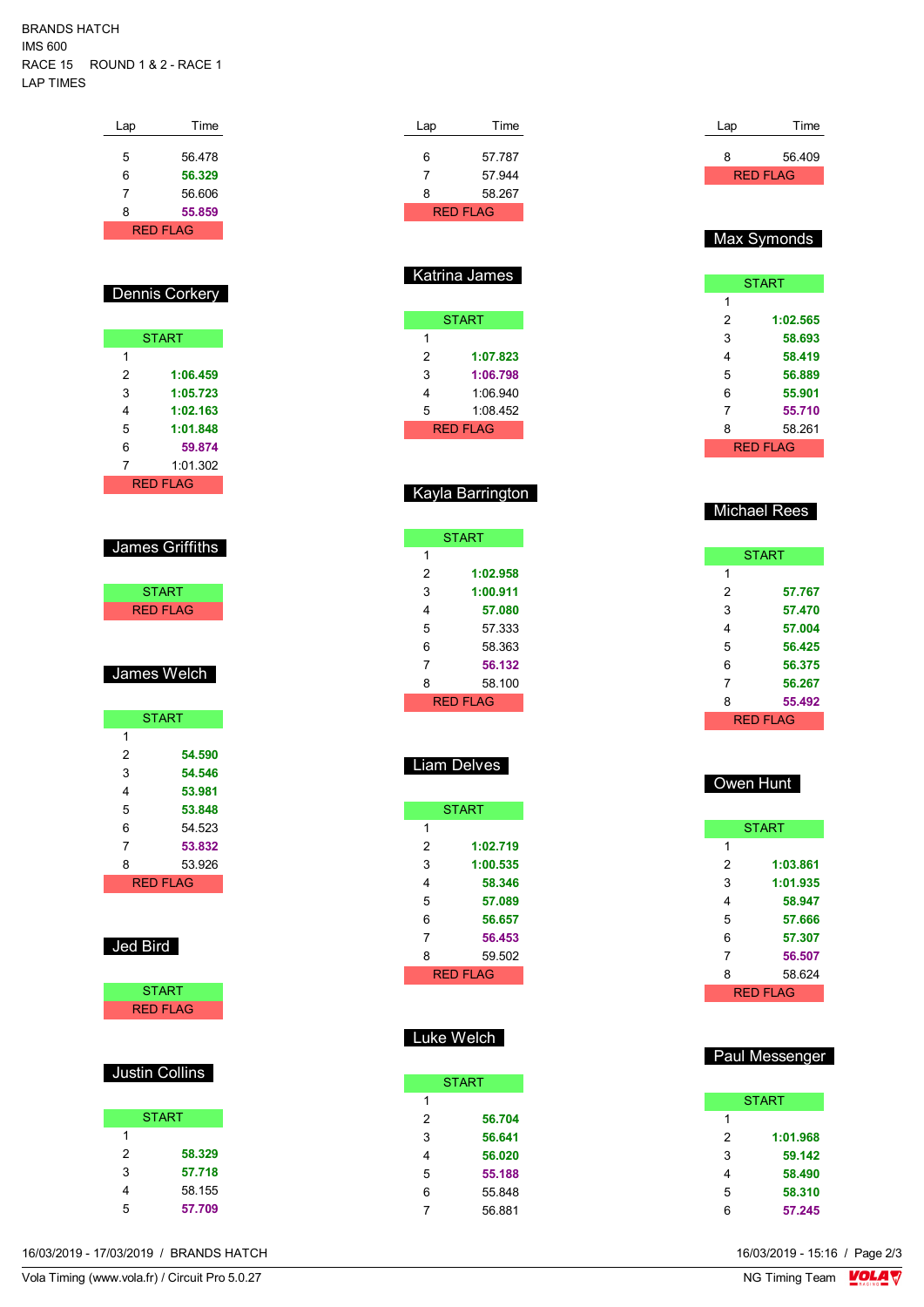BRANDS HATCH IMS 600 RACE 15 ROUND 1 & 2 - RACE 1 LAP TIMES

| Lap | Time            |
|-----|-----------------|
|     | 57.324          |
| 8   | 57.939          |
|     | <b>RED FLAG</b> |

### Ross Walker

|   | <b>START</b> |
|---|--------------|
| 1 |              |
| 2 | 55.156       |
| 3 | 54.641       |
| 4 | 54.593       |
| 5 | 54.521       |
| 6 | 54.276       |
| 7 | 55.690       |
| 8 | 54.000       |
|   | RFD FI AG    |

### Shaun Richman

|   | <b>START</b> |
|---|--------------|
| 1 |              |
| 2 | 1:02.264     |
| 3 | 58.434       |
| 4 | 57.803       |
| 5 | 57.108       |
| 6 | 55.920       |
| 7 | 55.817       |
| 8 | 57.413       |
|   | RFD FI AG    |

#### Simon Bastable



16/03/2019 - 17/03/2019 / BRANDS HATCH

16/03/2019 - 15:16 / Page 3/3<br>NG Timing Team  $\frac{\text{VOLA}}{\text{V}}$